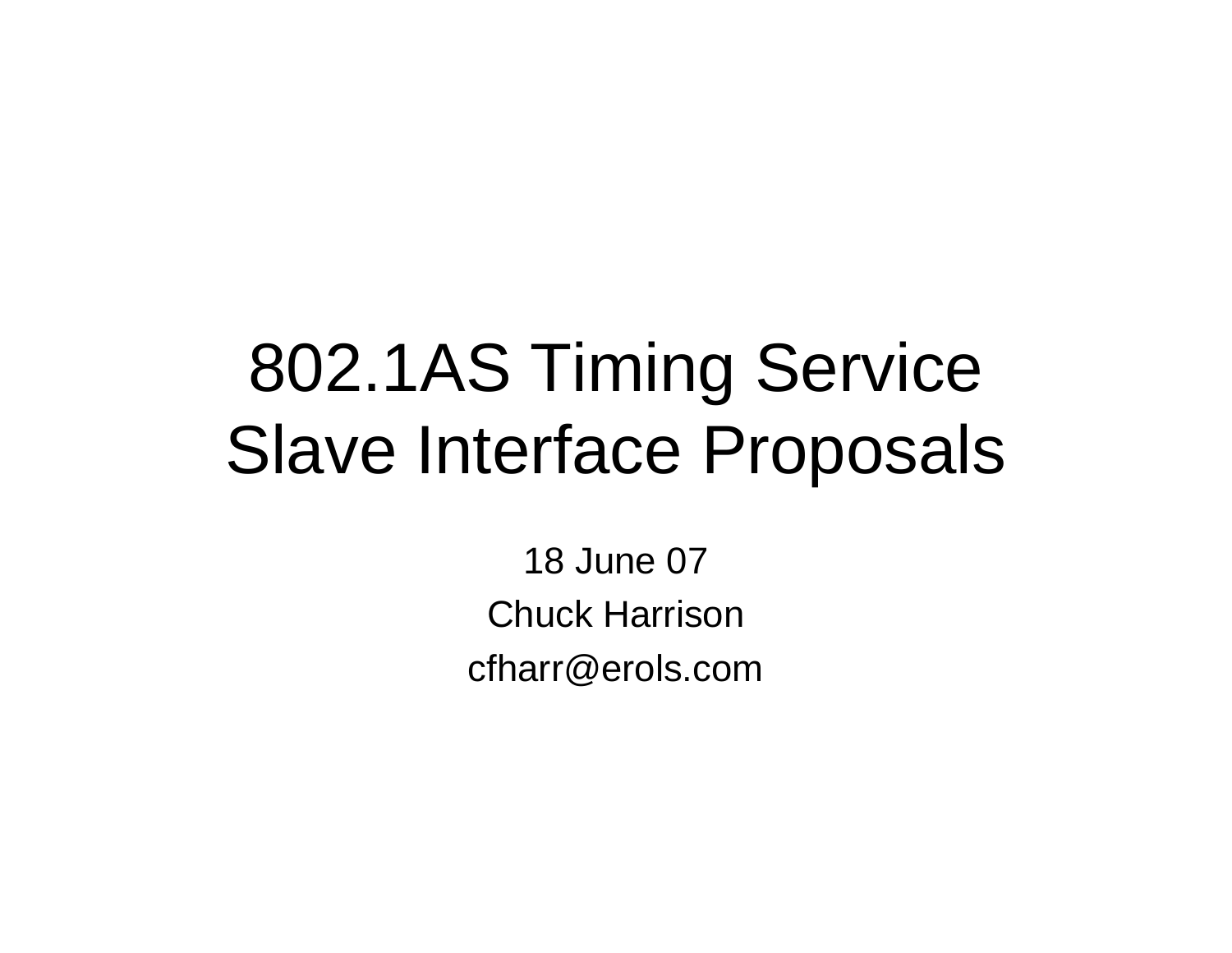# Notice of copyright release

### • **Notice:**

– This document has been prepared to assist the work of the IEEE 802Working Group. It is offered as a basis for discussion and is not binding on the contributing individual(s) or organization(s).The material in this document is subject to change in form and contentafter further study. The contributor(s) reserve(s) the right to add, amendor withdraw material contained herein.

### • **Copyright Release to IEEE:**

– The contributor grants a free, irrevocable license to the IEEE toincorporate material contained in this contribution, and any modifications thereof, in the creation of an IEEE Standards publication;to copyright in the IEEE's name any IEEE Standards publication eventhough it may include portions of this contribution; and at the IEEE's sole discretion to permit others to reproduce in whole or in part theresulting IEEE Standards publication. The contributor also acknowledges and accepts that this contribution may be made public bythe IEEE 802 Working Group.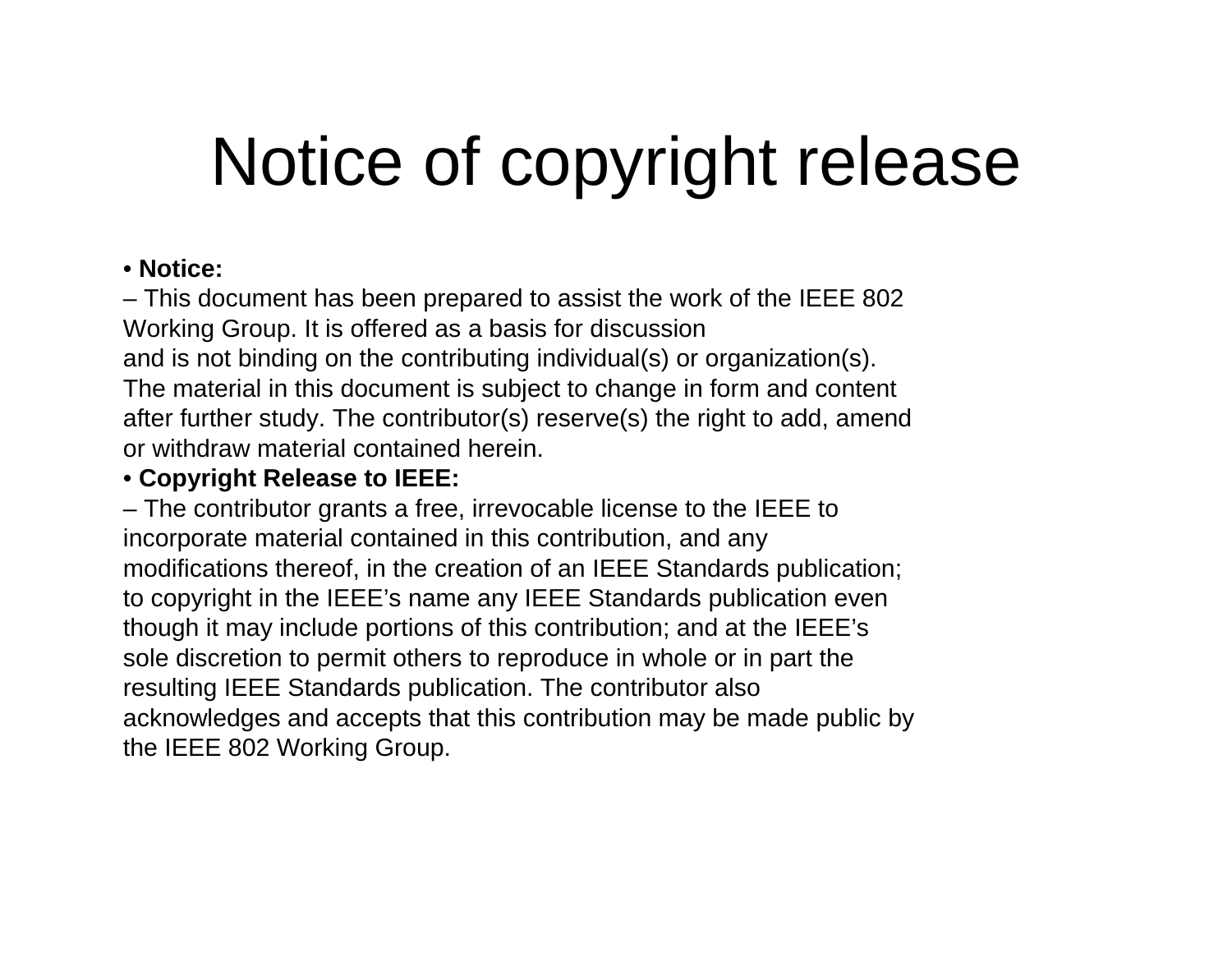# Application service interface

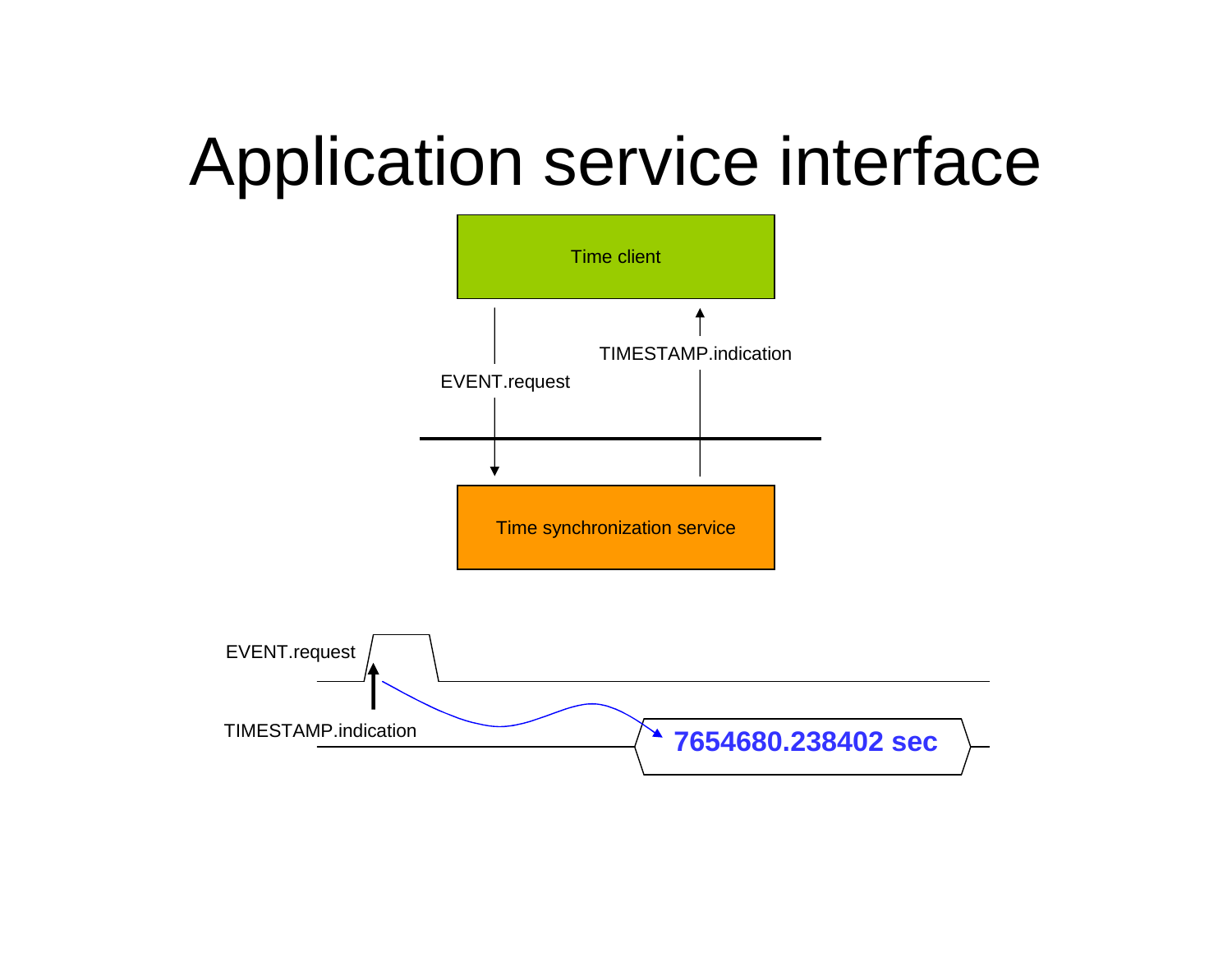### Service Primitives

AS\_CLK\_EVENT.request ( )no parameters in this primitive

#### AS CLK TIMESTAMP.indication

event\_count, index of AS\_CLK\_EVENT.request this timestamp applies toglobal\_time, 802.1AS timestamp valuestabilization\_time time since most recent 802.1AS timescale discontinuity)

- Abstract Interface
	- $\hspace{0.1em}$  N/Ianutacturare tr Manufacturers free to implement the functionality by any method
	- Need not be an "exposed" interface
- Mandatory for any 802.1AS device claiming to provide  $\bullet$ clock service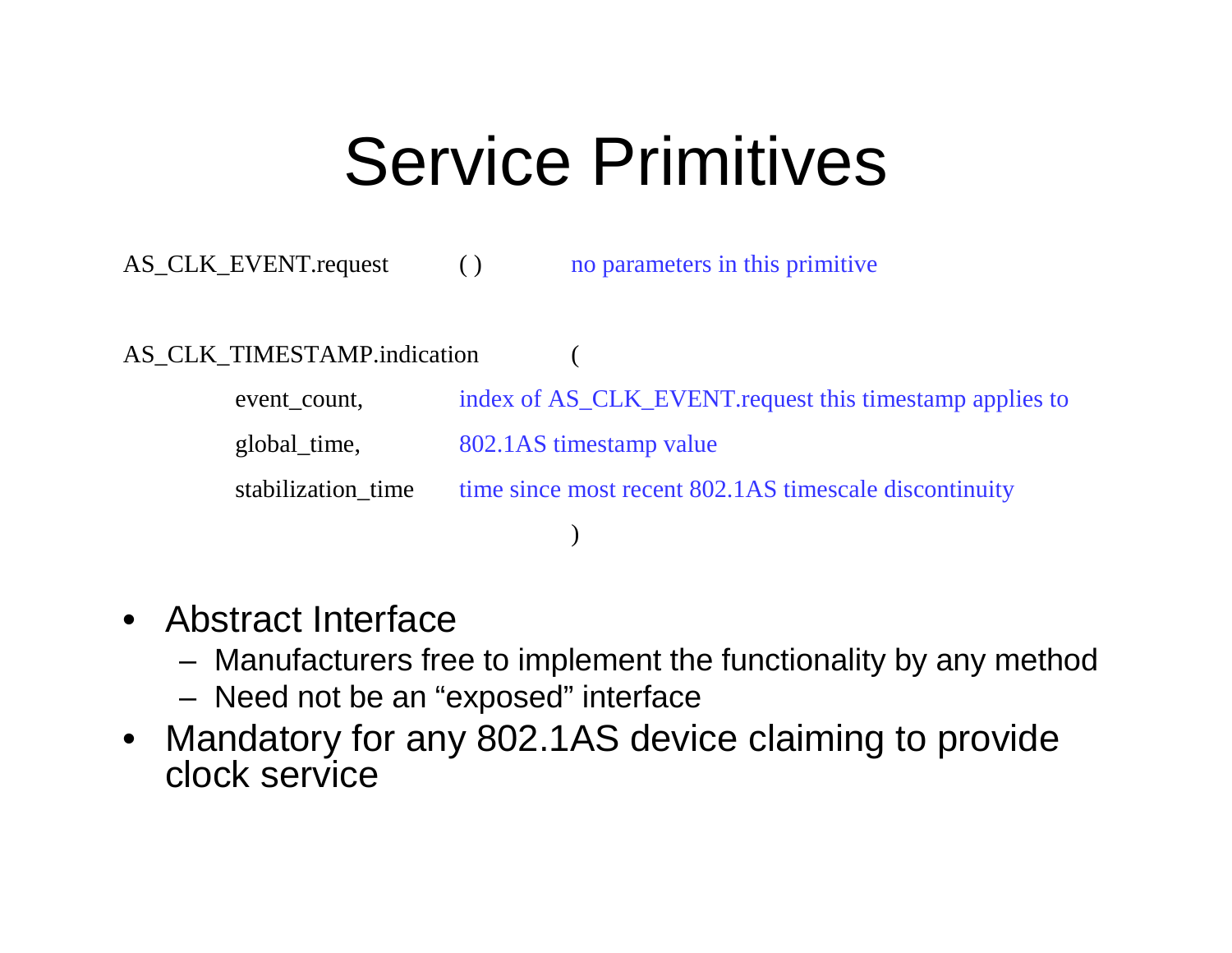# Abstract and Mandatory (?!)

CSMA/CD

Std 802.3-2005

#### 2. Media Access Control (MAC) service specification

#### 2.1 Scope and field of application

This clause specifies the services provided by the Media Access Control (MAC) sublayer and the optional MAC Control sublayer to the client of the MAC (see Figure 1-1). MAC clients may include the Logical Link Control (LLC) sublayer, Bridge Relay Entity, or other users of ISO/IEC LAN International Standard MAC services (see Figure 2–1). The services are described in an abstract way and do not imply any particular implementation or any exposed interface. There is not necessarily a one-to-one correspondence between the primitives and the formal procedures and interfaces described in Clause 4 and Clause 31.



#### 2.2.4 Basic services and options

The MA DATA request and MA DATA indication service primitives described in this subclause are mandatory. The MA CONTROL request and MA CONTROL indication service primitives are mandatory if the optional MAC Control sublayer is implemented.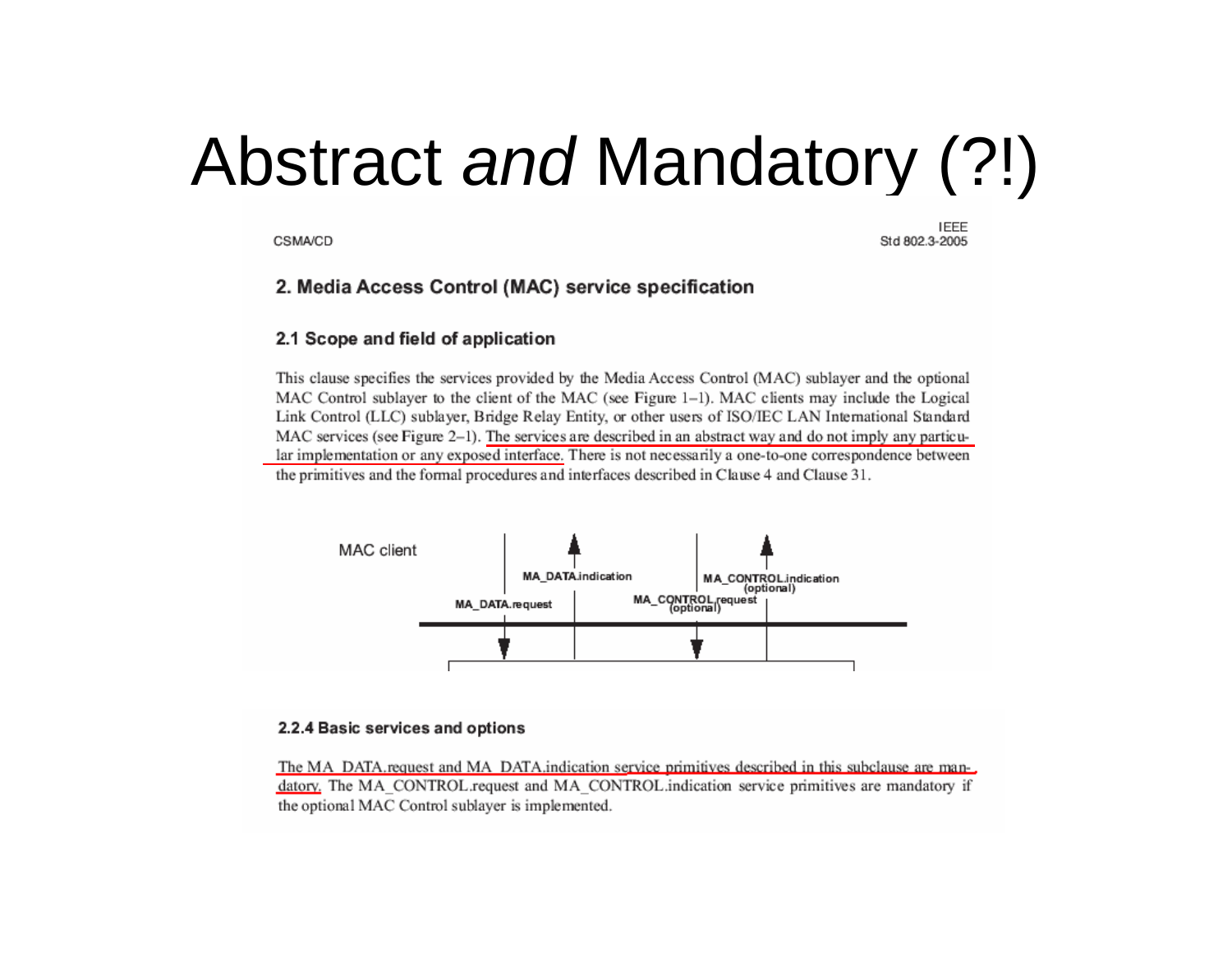# PICS entries

#### **A.5 Major Capabilities**

| <b>Item</b> | <b>Feature</b>                       | <b>Status</b> | <b>References</b> | <b>Support</b> |
|-------------|--------------------------------------|---------------|-------------------|----------------|
| SCLK        | Is a slave clock service supported?  |               | A.6               | Yes[] No[]     |
| MCLK        | Is a master clock service supported? |               |                   | Yes[] No[]     |

#### **A.6 Slave Clock Service**

| <b>Item</b> | <b>Feature</b>                                                                         | <b>Status</b> | <b>References</b> | <b>Support</b> |
|-------------|----------------------------------------------------------------------------------------|---------------|-------------------|----------------|
| SCLK-1      | Are AS_CLK_EVENT.request and<br>AS_CLK_TIMESTAMP.indication<br>primitives implemented? | <b>SCLK:M</b> |                   | Yes[           |
| SCLK-2      |                                                                                        | <b>SCLK:M</b> |                   | Yes[           |

#### **A.7 Implementation Parameters**

| Item    | Feature                                 | Status        | <b>References</b> | <b>Support</b> |
|---------|-----------------------------------------|---------------|-------------------|----------------|
| $IMP-1$ | State the maximum value for event count | <b>SCLK:M</b> |                   |                |

#### **A.8 Performance**

| <b>Item</b> | <b>Feature</b>                                                                                                                          | <b>Status</b> | <b>References</b> | <b>Support</b> |
|-------------|-----------------------------------------------------------------------------------------------------------------------------------------|---------------|-------------------|----------------|
| PERF-1      | State the maximum delay from<br>presentation of AS_CLK_EVENT.request<br>to availability of corresponding<br>AS CLK TIMESTAMP.indication | <b>SCLK:M</b> |                   | microsec       |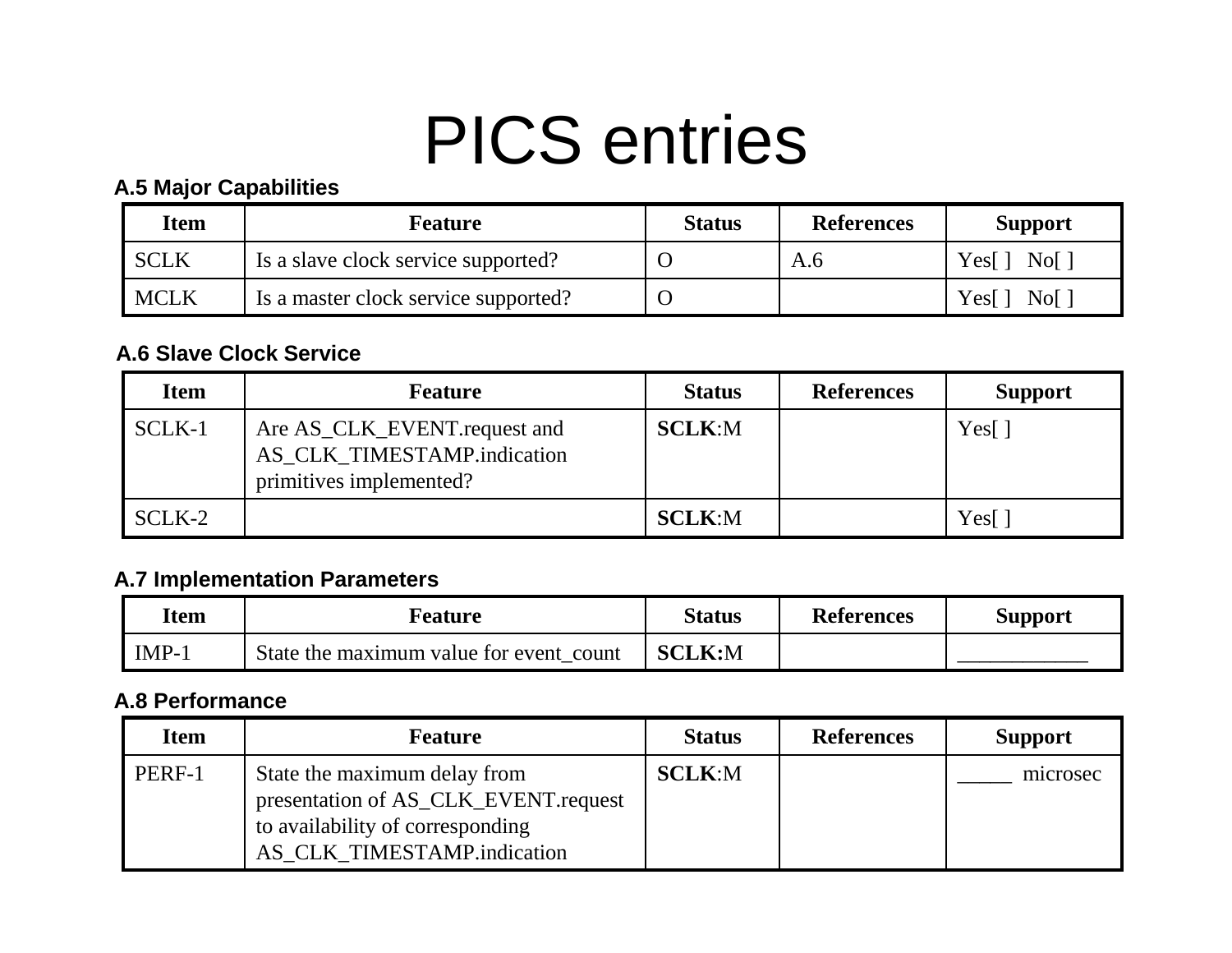Hypothetical compliant implementations of clock slave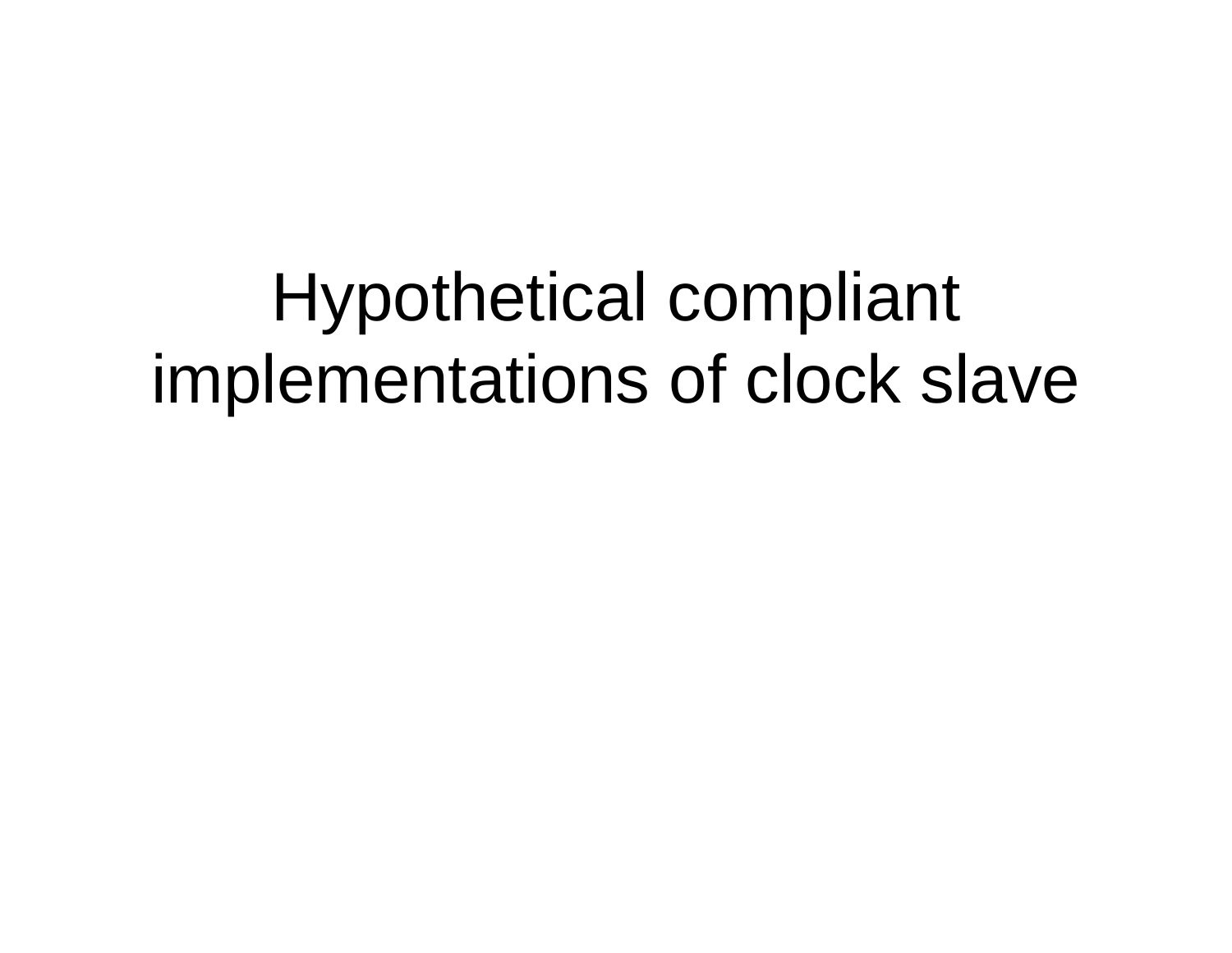### MAC sidecar

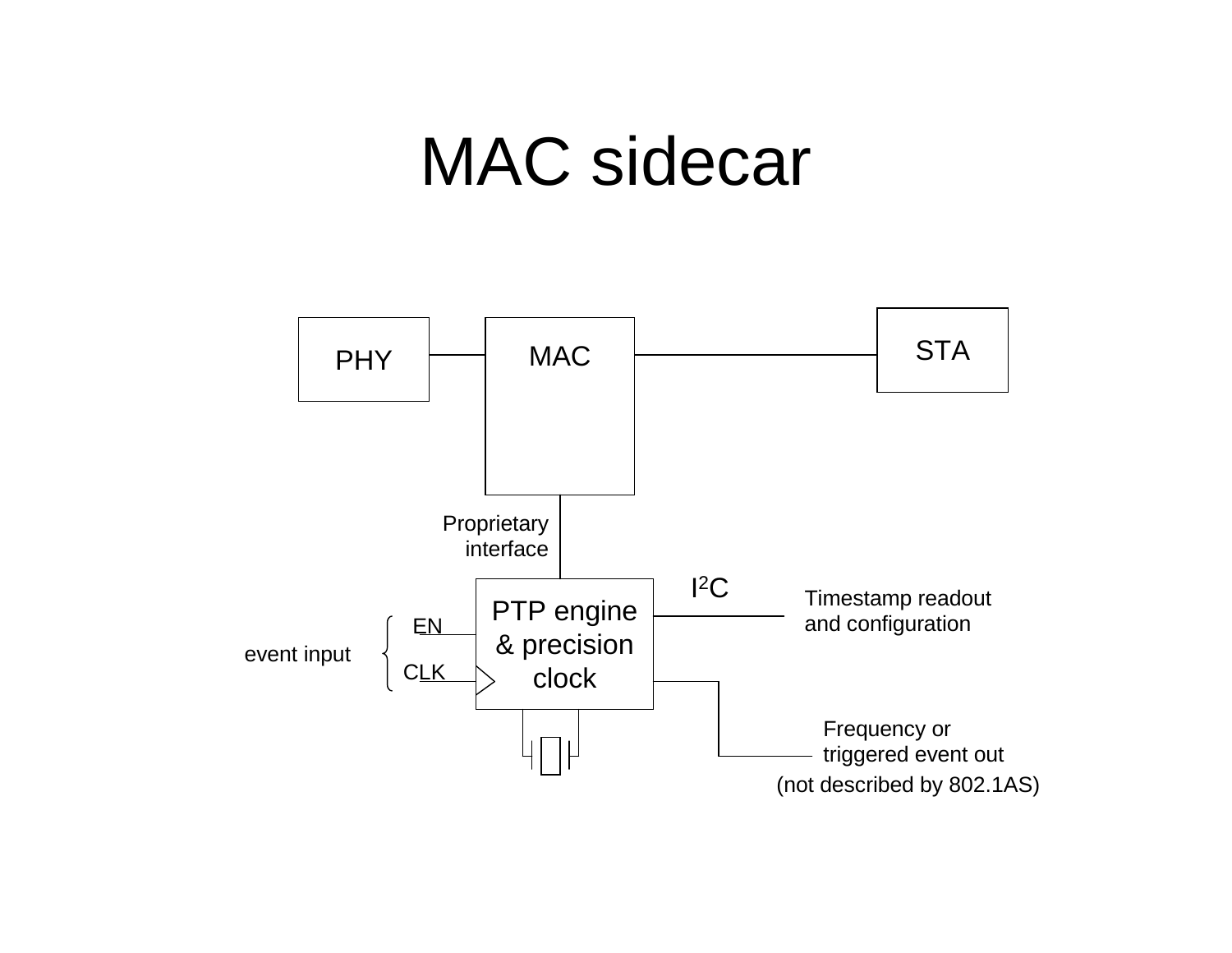### Enhanced MAC



MMD registers assigned for event\_count, global\_time, and stabilization\_time